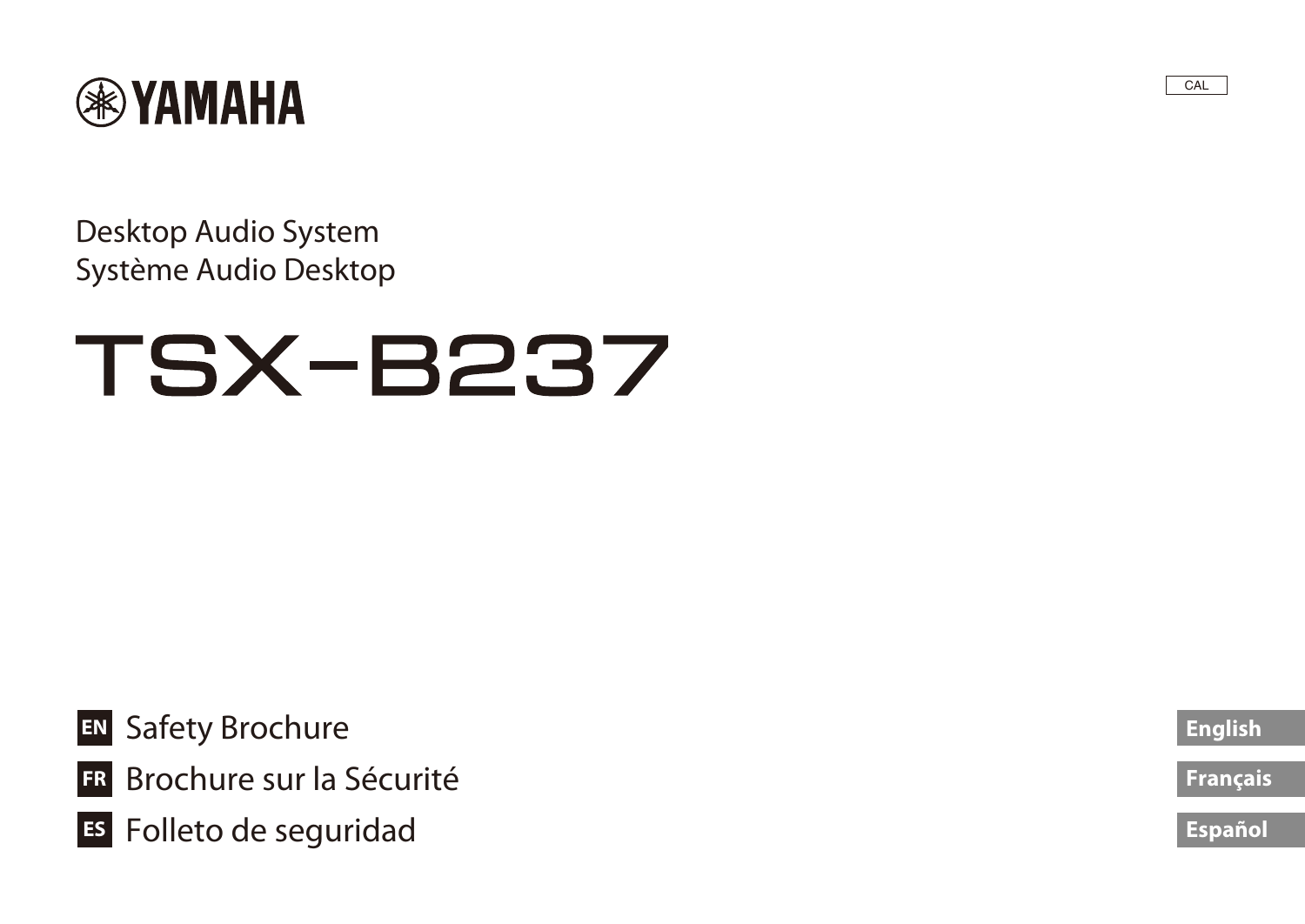#### <span id="page-1-0"></span>**IMPORTANT SAFETY INSTRUCTIONS**



#### **• Explanation of Graphical Symbols**



The lightning fl ash with arrowhead symbol, within an equilateral triangle, is intended to alert you to the presence of uninsulated "dangerous voltage" within the product's enclosure that may be of suffi cient magnitude to constitute a risk of electric shock to persons.



The exclamation point within an equilateral triangle is intended to alert you to the presence of important operating and maintenance (servicing) instructions in the literature accompanying the appliance.

- 1 Read these instructions.
- 2 Keep these instructions.
- 3 Heed all warnings.
- 4 Follow all instructions.
- 5 Do not use this apparatus near water.
- 6 Clean only with dry cloth.
- 7 Do not block any ventilation openings. Install in accordance with the manufacturer's instructions.
- 8 Do not install near any heat sources such as radiators, heat registers, stoves, or other apparatus (including amplifi ers) that produce heat.
- 9 Do not defeat the safety purpose of the polarized or grounding-type plug. A polarized plug has two blades with one wider than the other. A grounding type plug has two blades and a third grounding prong. The wide blade or the third prong are provided for your safety. If the provided plug does not fi t into your outlet, consult an electrician for replacement of the obsolete outlet.
- 10 Protect the power cord from being walked on or pinched particularly at plugs, convenience receptacles, and the point where they exit from the apparatus.
- 11 Only use attachments/accessories specifi ed by the manufacturer.

12 Use only with the cart, stand, tripod, bracket, or table specifi ed by the manufacturer, or sold with the apparatus. When a cart is used, use caution when moving the cart/apparatus combination to avoid injury from tip-over.



- 13 Unplug this apparatus during lightning storms or when unused for long periods of time.
- 14 Refer all servicing to qualifi ed service personnel. Servicing is required when the apparatus has been damaged in any way, such as power-supply cord or plug is damaged, liquid has been spilled or objects have fallen into the apparatus, the apparatus has been exposed to rain or moisture, does not operate normally, or has been dropped.

#### **CAN ICES-3(B)/NMB-3(B)**

This device contains licence-exempt transmitter(s)/receiver(s) that comply with Innovation, Science and Economic Development Canada's licence-exempt RSS(s). Operation is subject to the following two conditions:

1. This device may not cause interference.

2. This device must accept any interference, including interference that may cause undesired operation of the device.

This equipment complies with ISED radiation exposure limits set forth for an uncontrolled environment and meets RSS-102 of the ISED radio frequency (RF) Exposure rules as this equipment has very low levels of RF energy.

The device meets the exemption from the routine evaluation limits in section 2.5 of RSS 102 and compliance with RSS-102 RF exposure, users can obtain Canadian information on RF exposure and compliance.

This transmitter must not be co-located or operating in conjunction with any other antenna or transmitter. This equipment should be installed and operated with a minimum distance of 10 centimeters between the radiator and your body.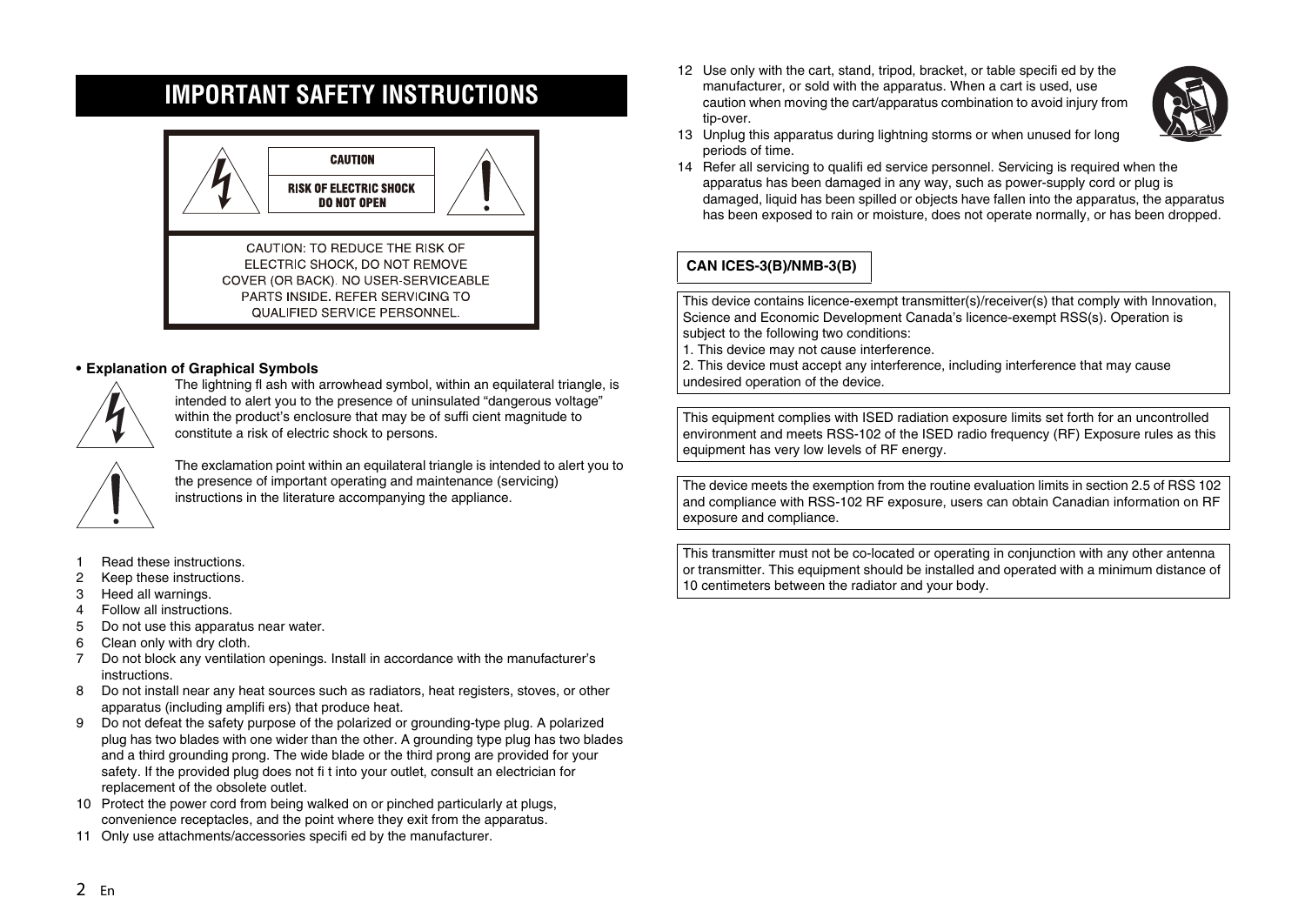## **PRECAUTIONS**

#### **PLEASE READ CAREFULLY BEFORE USE. BE SURE TO FOLLOW THESE INSTRUCTIONS.**

**The precautions listed below are to prevent risk of harm to the user and others, as well as to prevent property damage, and to help the user use this unit properly and safely. Be sure to follow these instructions.**

After reading this manual, be sure to keep it in a safe place where it can be referenced at any time.

- Be sure to request inspections or repairs from the dealer where you purchased the unit or from qualified Yamaha service personnel.
- Yamaha cannot be held responsible for injury to you or damage of the products caused by improper use or modifications to the unit.
- This product is for ordinary homes. Do not use for applications requiring high reliability, such as managing lives, health care or highvalue assets.

 *WARNING*

**This content indicates "risk of serious injury or death."**

#### **If you notice any abnormality**

- If any of the following abnormalities occur, immediately turn off the power and disconnect the power plug.
	- The power cord/plug is damaged.
	- An unusual smell, unusual sound or smoke is emitted from the unit.
	- Foreign material or water gets into the interior of the unit.
	- There is a loss of sound during use.
	- There is a crack or damage in the unit.

Continued use could cause electric shocks, a fire, or malfunctions. Immediately request an inspection or repair from the dealer where you purchased the unit or from qualified Yamaha service personnel.

#### **Power supply**

- Do not do anything that could damage the power cord.
	- Do not place it near a heater.
	- Do not bend it excessively or alter it.
	- Do not scratch it.
	- Do not place it under a heavy object.
- Using the power cord with the core of the cord exposed could cause electric shocks or a fire.
- Do not touch the power plug or cord if there is a chance of lightning. Failure to observe this may cause electric shocks.
- Use this unit with the power supply voltage printed on it. Failure to connect to an appropriate AC outlet may cause a fire, electric shocks, or malfunctions.
- Check the electric plug periodically and remove any dirt or dust which may have accumulated on it. Failure to observe this may cause a fire or electric shocks.
- When setting up the unit, make sure that the AC outlet you are using is easily accessible. If some trouble or malfunction occurs, immediately turn off the power switch and disconnect the plug from the AC outlet. Even when the power switch is turned off, as long as the power cord is not unplugged from the wall AC outlet, the unit will not be disconnected from the power source.
- If you hear thunder or suspect approaching lightning, quickly turn off the power switch and pull the power plug from the AC outlet. Failure to observe this may cause a fire or malfunctions.
- If not using the unit for long periods of time, be sure to pull the power plug from the AC outlet. Failure to observe this may cause a fire or malfunctions.

#### **Do not disassemble**

• Do not disassemble or modify this unit. Failure to observe this may cause a fire, electric shocks, injury, or malfunctions.

#### **Water warning**

- Do not expose the unit to rain, use it near water or in damp or wet conditions, or place on it any containers (such as vases, bottles or glasses) containing liquids which might spill into any openings or places where water may drop. A liquid such as water getting into the unit may cause a fire, electric shocks, or malfunctions.
- Never insert or remove an electric plug with wet hands. Do not handle this unit with wet hands. Failure to observe this may cause electric shocks or malfunctions.

#### **Fire warning**

• Do not place any burning items or open flames near the unit, since they may cause a fire.

#### **Handling caution**

- Be careful not to drop or apply strong impact to this unit. Failure to observe this may cause electric shocks, a fire, or malfunctions.
- Do not place metallic objects, such as straps with metal components, near the Qi icon. Failure to observe this precaution may result in a fire, burn, or other injury.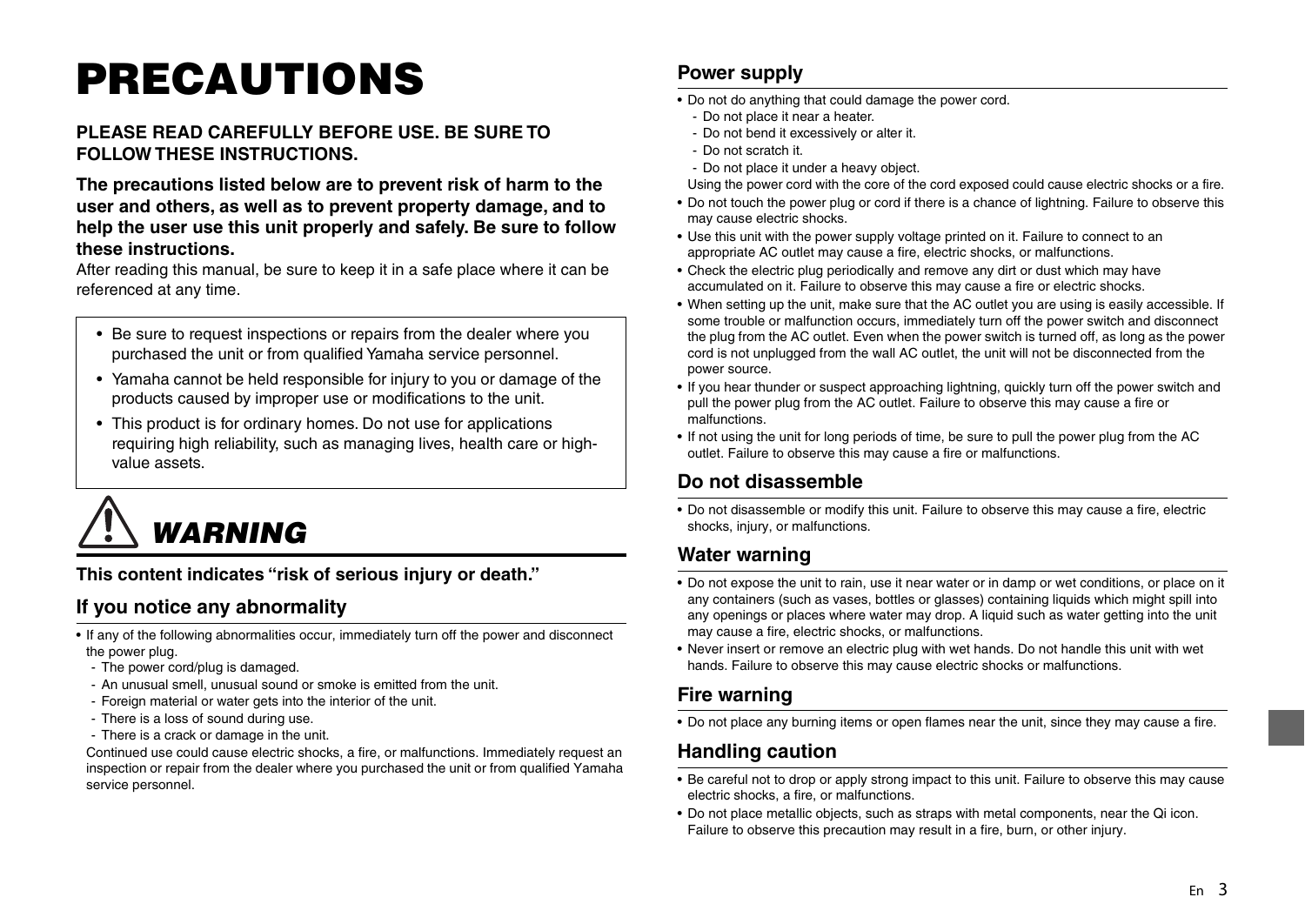#### **Battery use**

• DO NOT INGEST BATTERY, CHEMICAL BURN HAZARD

The remote control supplied with this product contains a coin/button cell battery. If the coin/ button cell battery is swallowed, it can cause severe internal burns in just 2 hours and can lead to death.

Keep new and used batteries away from children. If the battery compartment does not close securely, stop using the product and keep it away from children.

If you think batteries might have been swallowed or placed inside any part of the body, seek immediate medical attention.

- Do not disassemble a battery. If the contents of the battery get on your hands or in your eyes, it can cause blindness or chemical burns.
- Do not dispose of a battery in fire. Do not expose a battery to high temperatures, such as direct sunlight or a fire. Doing so may result in the battery bursting, causing a fire or injury.
- Do not attempt to recharge batteries that are not intended to be charged. Charging could cause the battery to burst or leak, which can cause blindness, chemical burns, or injury.
- If the batteries do leak, avoid contact with the leaked fluid. If the battery fluid should come in contact with your eyes, mouth, or skin, wash immediately with water and consult a doctor. Battery fluid is corrosive and may possibly cause loss of sight or chemical burns.

#### **Wireless unit**

- Do not use this unit near medical devices or inside medical facilities. Radio waves from this unit may affect electro-medical devices.
- Do not use this unit within 15 cm (6 in) of persons with a heart pacemaker implant or a defibrillator implant. Radio waves from this unit may affect electro-medical devices, such as a heart pacemaker implant or defibrillator implant.

#### **Laser**

• Do not look into the laser source. If there is nothing to block it, this unit emits a visible laser. Avoid looking at the laser directly. Laser light entering your eyes may cause visual impairment. When the plug is inserted into the AC outlet, do not place your eyes near openings of the disk tray or other openings, and do not try to look inside the unit.

 *CAUTION*

#### **This content indicates "risk of injury."**

#### **Power supply**

- Do not use an AC outlet where the power plug fits loosely when inserted. Failure to observe this may cause a fire, electric shocks, or burns.
- When disconnecting the power plug, always hold the plug itself and not the cord. Pulling by the cord can damage it and cause electric shocks or a fire.
- Insert the power plug firmly all the way into the AC outlet. Using the unit when it is not plugged in sufficiently can cause dust to accumulate on the plug, causing a fire or burns.

#### **Installation**

- Do not place the unit in an unstable position where it might accidentally drop or fall over and cause injuries.
- When installing this unit, do not obstruct heat dissipation.
	- Do not cover it with any cloth.
	- Do not install it on a carpet or rug.
	- Do not block this unit's ventilation holes (cooling slits).
	- Do not install the unit in other ways than indicated.
	- Do not use the device in a confined, poorly-ventilated location.

Failure to observe the above may trap heat inside the unit, causing a fire or malfunctions. Ensure that there is adequate space around the unit: at least 15 cm (6 in) on top, 10 cm (4 in) on the sides, and 10 cm (4 in) on the rear.

- Do not install the unit in places where it may come into contact with corrosive gases or salt air or places that have excessive smoke or steam. Doing so may result in malfunction.
- Avoid being near the unit during a disaster, such as an earthquake. Since the unit may turn over or fall and cause injury, quickly move away from the unit and go to a safe place.
- Before moving this unit, be sure to turn off the power switch and disconnect all connection cables. Failure to observe this may damage the cables or cause you or someone else to trip and fall.

#### **Hearing loss**

- Do not use the unit for a long period of time at a high or uncomfortable volume level, since this can cause permanent hearing loss. If you experience any hearing loss or ringing in the ears, consult a physician.
- Before connecting the unit to other devices, turn off the power for all devices. Failing to do so may result in hearing loss, electric shock, or device damage.
- When turning on the AC power in your audio system, always turn on the unit LAST, to avoid hearing loss and speaker damage. When turning the power off, the unit should be turned off FIRST for the same reason. Failure to observe the above may cause hearing impairment or speaker damage.

#### **Maintenance**

• Remove the power plug from the AC outlet before cleaning the unit. Failure to observe this may cause electric shocks.

#### **Handling caution**

- Do not insert foreign materials such as metal or paper into the openings of this unit. Failure to observe this may cause a fire, electric shocks, or malfunctions.
- Keep small parts out of the reach of infants. Your children may accidentally swallow them.
- Do not do the following:
	- Stand on or sit on the equipment.
	- Put heavy items on top of the equipment.
	- Place the equipment in a stack.
	- Apply unreasonable force to buttons, switches, input/output terminals, etc.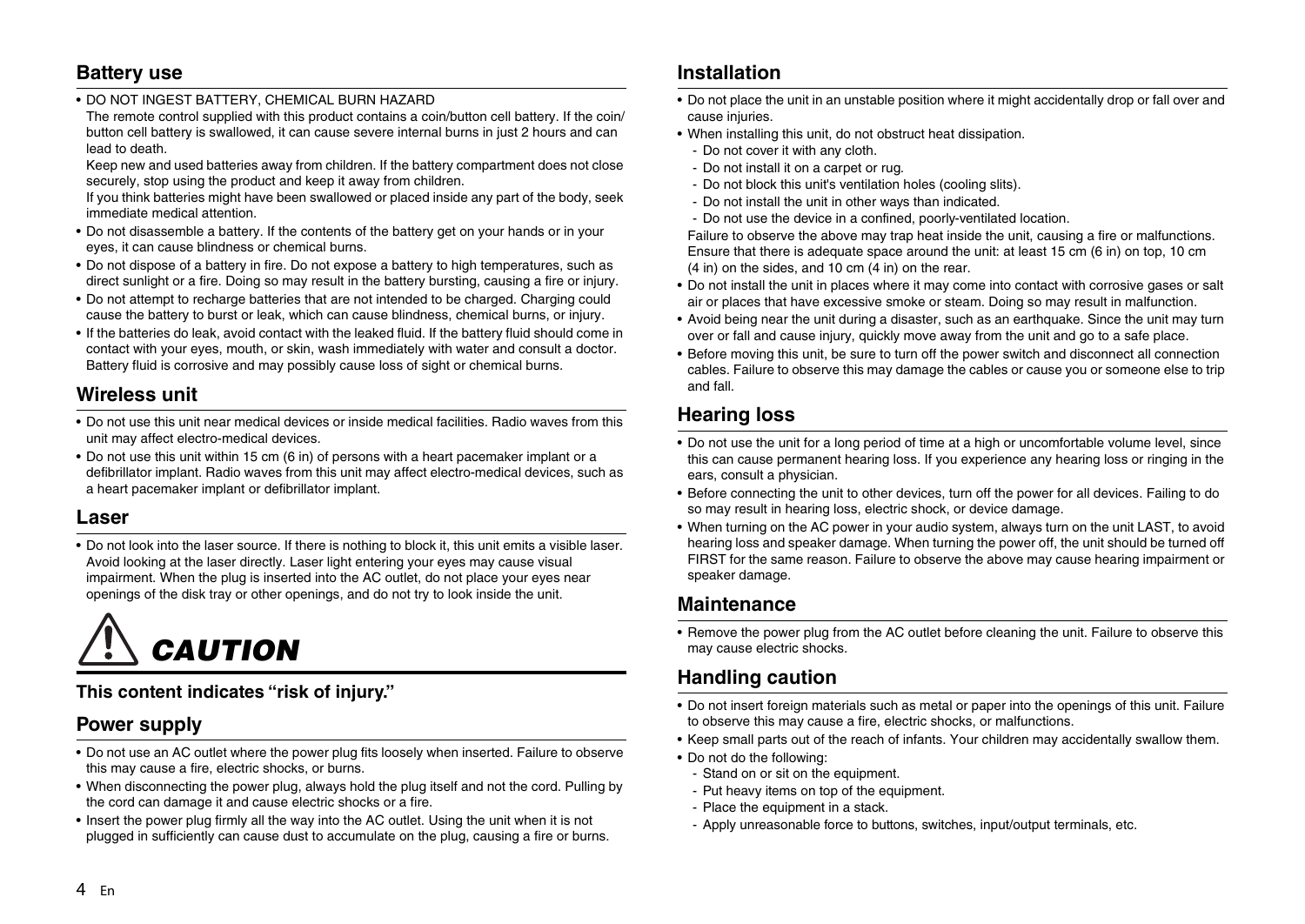Failure to observe this may cause injuries or damage to the equipment.

• Avoid pulling the connected cables to prevent injuries or damage to the unit by causing it to fall.

#### **Battery use**

- Do not use batteries other than specified batteries. Doing so may cause fire or burns, or result in fluid leakage that may cause skin inflammation.
- Do not put in a pocket or bag, carry, or store batteries together with pieces of metal. The battery could short, burst, or leak, causing a fire or injury.
- Always make sure all batteries are inserted in conformity with the +/- polarity markings. Failure to do so might result in a fire, burns, or inflammation due to fluid leaks.
- When the batteries run out, or if the unit is not to be used for a long time, remove the batteries from the remote control to prevent possible leakage of the battery fluid.
- When storing or discarding batteries, insulate the terminal area by applying tape, or some other protection. Mixing them with other batteries or metal objects can cause a fire, burns, or inflammation due to fluid.

### *Notice*

**Indicates points that you must observe in order to prevent product failure, damage or malfunction and data loss.**

#### **Power supply**

• If not using the unit for a long period of time, be sure to pull the power plug from the outlet. Even if this unit is turned of by  $[\circlearrowleft]$  (Standby/On), a minute current is still flowing.

#### **Installation**

- Do not use this unit in a location that is exposed to direct sunlight that becomes extremely hot, such as near a heater, or extremely cold, or that is subject to excessive dust or vibration. Failure to observe this may cause the unit's panel to become deformed, the internal components to malfunction, or for operation to become unstable.
- If using a wireless function, avoid installing this unit near metal walls or desks, microwave ovens, or other wireless network devices. Obstructions could shorten the transmission distance.
- Do not place magnetically sensitive items (watch, debit or credit card, etc.) on the unit.

#### **Connections**

• If connecting external units, be sure to thoroughly read the manual for each unit and connect them in accordance with the instructions.

Failure to properly handle a unit in accordance with the instructions could cause malfunctions.

#### **Handling**

- Do not place vinyl, plastic, or rubber products on this unit. Failure to observe this may cause discoloration or deformation in the panel of this unit.
- If the ambient temperature changes drastically (such as during unit transportation or under rapid heating or cooling) and there is a chance condensation may have formed in the unit, leave the unit for several hours without turning on the power until it is completely dry before use. Using the unit while there is condensation can cause malfunctions.

#### **Maintenance**

• When cleaning the unit, use a dry, soft cloth. Using chemicals such as benzine or thinner, cleaning agents, or chemical scrubbing cloths can cause discoloration or deformation.

#### **About disposal**

• Be sure to discard used batteries in accordance with local regulations.

### *Information*

#### **About the name plate of the unit**

The model number, serial number, power requirements, etc., may be found on or near the name plate, which is at the bottom of the unit.

You should note this serial number in the space provided below and retain this manual as a permanent record of your purchase to aid identification in the event of theft.

**Model No.** 

**Serial No.**

(bottom\_en\_01)

#### **About content in this manual**

- The illustrations and screens in this manual are for instructional purposes only.
- The company names and product names in this manual are the trademarks or registered trademarks of their respective companies.
- Software may be revised and updated without prior notice.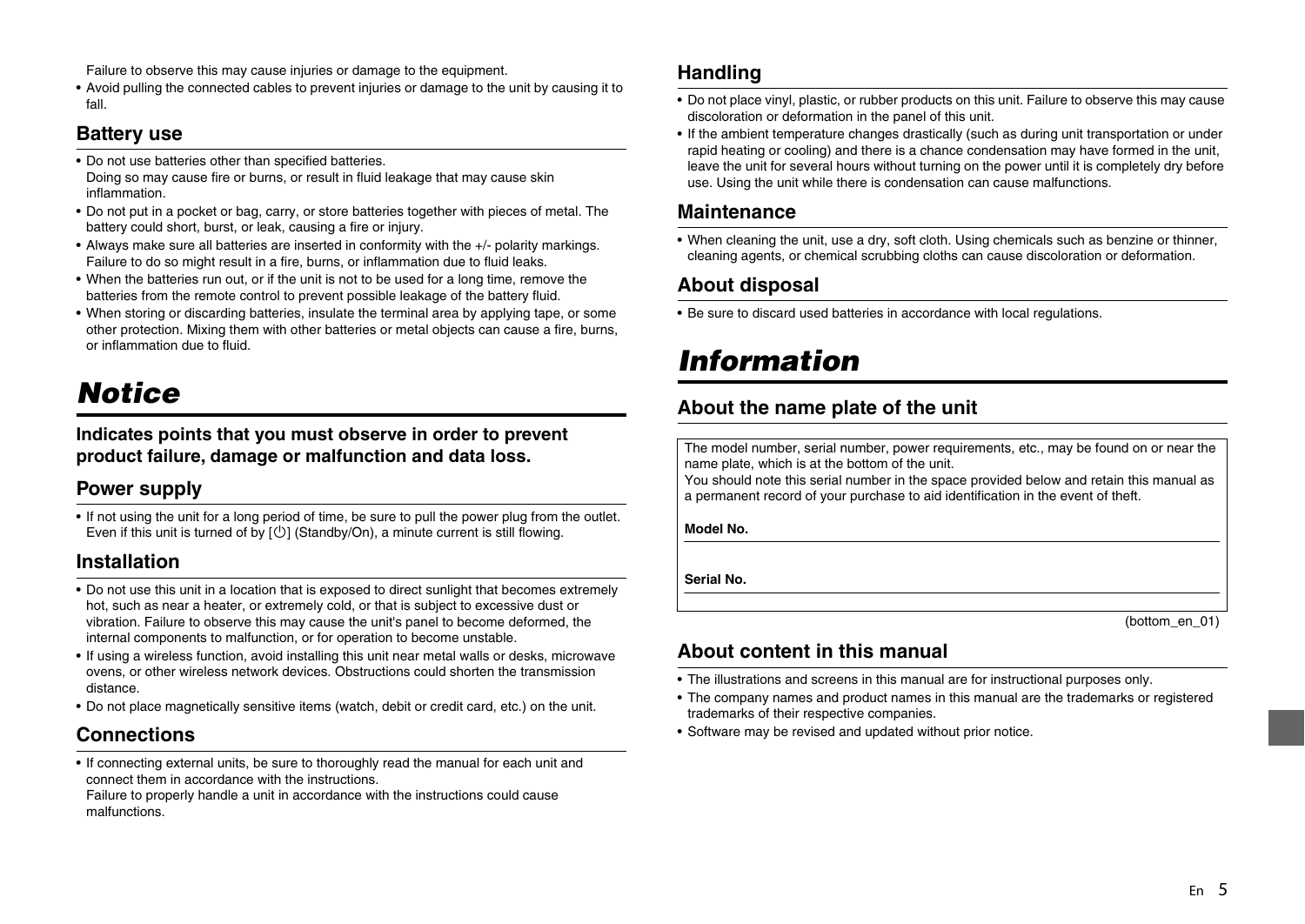#### **LASER SAFETY**

This unit employs a laser. Due to possible eye injury, only a qualifi ed service person should remove the cover or attempt to service this device.

#### **DANGER**

This unit emits visible laser radiation when open. Avoid direct eye exposure to beam. When this unit is plugged into the wall outlet, do not place your eyes close to the opening of the disc tray and other openings to look into inside.

#### **CAUTION**

Use of controls or adjustments or performance of procedures other than those specified herein may result in hazardous radiation exposure.

The laser component in this product is capable of emitting radiation exceeding the limit for Class 1.

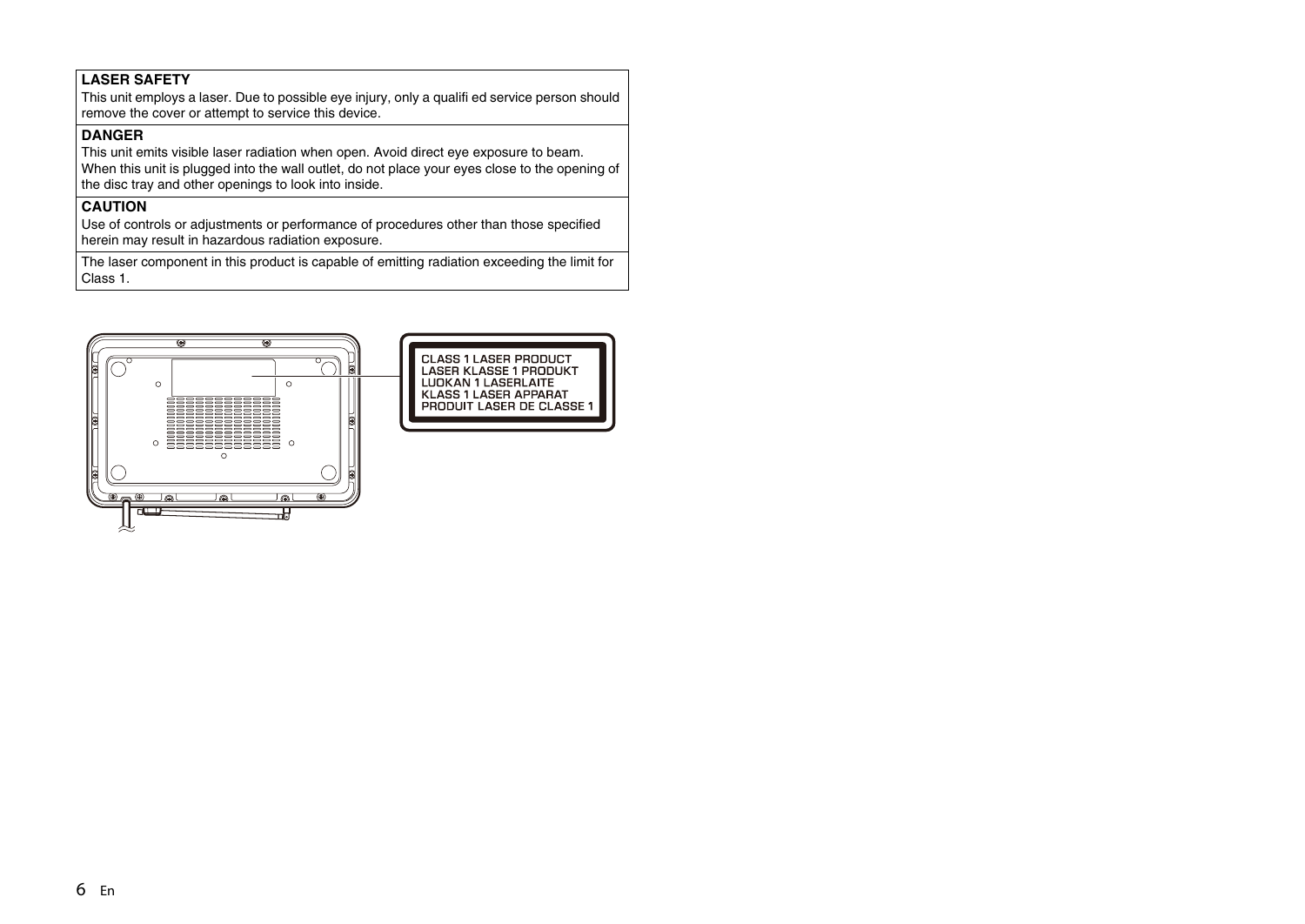### <span id="page-6-0"></span>**PRÉCAUTIONS CONCERNANT LA SÉCURITÉ**



#### **• Explication des symboles**



L'éclair avec une flèche à l'intérieur d'un triangle équilatéral est destiné à attirer l'attention de l'utilisateur sur la présence d'une « tension dangereuse » non isolée à l'intérieur de l'appareil, pouvant être suffisamment élevée pour constituer un risque d'électrocution.



Le point d'exclamation à l'intérieur d'un triangle équilatéral est destiné à attirer l'attention de l'utilisateur sur la présence d'instructions importantes sur l'emploi ou la maintenance (réparation) de l'appareil dans la documentation fournie.

- 1 Lire ces instructions.
- 2 Conserver ces instructions.
- 3 Tenir compte de tous les avertissements.
- 4 Suivre toutes les instructions.
- 5 Ne pas utiliser ce produit à proximité d'eau.
- 6 Nettoyer uniquement avec un chiffon propre et sec.
- 7 Ne pas bloquer les orifices de ventilation. Installer l'appareil conformément aux instructions du fabricant.
- 8 Ne pas installer l'appareil à proximité d'une source de chaleur comme un radiateur, une bouche de chaleur, un poêle ou tout autre appareil (y compris un amplificateur) produisant de la chaleur.
- 9 Ne pas modifier le système de sécurité de la fiche polarisée ou de la fiche de terre. Une fiche polarisée dispose de deux broches dont une est plus large que l'autre. Une fiche de terre dispose de deux broches et d'une troisième pour le raccordement à la terre. Cette broche plus large ou cette troisième broche est destinée à assurer la sécurité de l'utilisateur. Si la fiche équipant l'appareil n'est pas compatible avec les prises de courant disponibles, faire remplacer les prises par un électricien.
- 10 Acheminer les cordons d'alimentation de sorte qu'ils ne soient pas piétinés ni coincés, en faisant tout spécialement attention aux fiches, prises de courant et au point de sortie de l'appareil.
- 11 Utiliser exclusivement les fixations et accessoires spécifiés par le fabricant.
- 12 Utiliser exclusivement le chariot, le stand, le trépied, le support ou la table recommandés par le fabricant ou vendus avec cet appareil. Si l'appareil est posé sur un chariot, déplacer le chariot avec précaution pour éviter tout risque de chute et de blessure.



- 13 Débrancher l'appareil en cas d'orage ou lorsqu'il doit rester hors service pendant une période prolongée.
- 14 Confier toute réparation à un personnel qualifié. Faire réparer l'appareil s'il a subi tout dommage, par exemple si la fiche ou le cordon d'alimentation est endommagé, si du liquide a coulé ou des objets sont tombés à l'intérieur de l'appareil, si l'appareil a été exposé à la pluie ou à de l'humidité, si l'appareil ne fonctionne pas normalement ou est tombé.

#### **CAN ICES-3(B)/NMB-3(B)**

L'émetteur/récepteur exempt de licence contenu dans le présent appareil est conforme aux CNR d'Innovation, Sciences et Développement économique Canada applicables aux appareils radio exempts de licence. L'exploitation est autorisée aux deux conditions suivantes :

1. L'appareil ne doit pas produire de brouillage;

2. L'appareil doit accepter tout brouillage radioélectrique subi, même si le brouillage est susceptible d'en compromettre le fonctionnement.

Cet équipement est conforme aux limites d'exposition aux rayonnements énoncées pour un environnement non contrôlé et respecte les règles d'exposition aux fréquences radioélectriques (RF) CNR-102 de l'ISDE puisque cet appareil a une niveau tres bas d'energie RF.

Le dispositif rencontre l'exemption des limites courantes d'évaluation dans la section 2.5 de RSS 102 et la conformité à l'exposition de RSS-102 rf, utilisateurs peut obtenir l'information canadienne sur l'exposition et la conformité de rf.

Cet émetteur ne doit pas être Co-placé ou ne fonctionnant en même temps qu'aucune autre antenne ou émetteur. Cet équipement devrait être installé et actionné avec une distance minimum de 10 centimètres entre le radiateur et votre corps.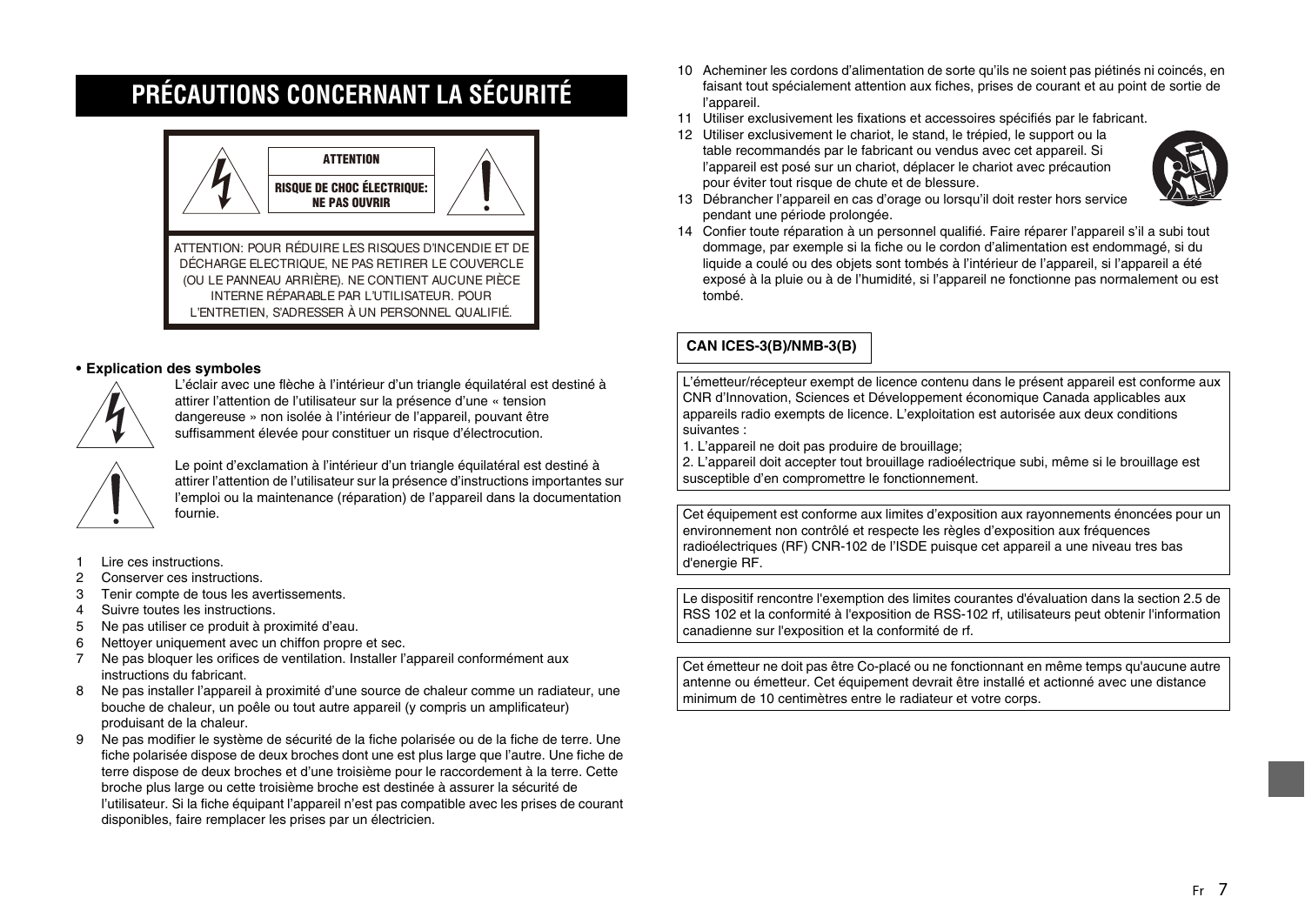## **PRÉCAUTIONS D'USAGE**

#### **LISEZ ATTENTIVEMENT AVANT DE PROCÉDER À TOUTE UTILISATION. VEILLEZ À SUIVRE CES INSTRUCTIONS.**

**Les mises en garde énumérées ci-dessous sont destinées à prévenir les risques pour l'utilisateur et les tiers, à éviter les dommages matériels et à aider l'utilisateur à se servir de l'appareil correctement et en toute sécurité. Assurez-vous de suivre ces instructions.**

Après avoir consulté ce manuel, conservez-le dans un endroit sûr de façon à pouvoir vous y reporter facilement.

- Veillez à faire inspecter ou réparer l'appareil par le revendeur auprès duquel vous l'avez acheté ou par un technicien Yamaha qualifié.
- Yamaha ne peut être tenu responsable des dommages corporels et matériels causés par une mauvaise manipulation de l'instrument ou par des modifications apportées à l'appareil.
- Ce produit est conçu pour un usage courant dans les résidences standard. Ne l'utilisez pas pour des applications nécessitant une haute fiabilité, telles que la gestion des gestes essentiels à la vie, des soins de santé ou des biens de grande valeur.

## *AVERTISSEMENT*

**Ce contenu indique « un risque de blessures graves ou de mort ».**

#### **En cas d'anomalie**

- Si l'un des problèmes suivants se produit, coupez immédiatement l'alimentation et retirez la fiche d'alimentation.
- Le cordon/la fiche d'alimentation est endommagé(e).
- Une odeur inhabituelle, un bruit bizarre ou de la fumée se dégage de l'appareil.
- Un corps étranger ou de l'eau a pénétré à l'intérieur de l'appareil.
- Une brusque perte de son est survenue durant l'utilisation de l'appareil.
- L'appareil est fissuré ou endommagé.

En continuant d'utiliser l'appareil dans ces conditions, vous risquez de provoquer des chocs

électriques, un incendie ou des dysfonctionnements. Faites immédiatement inspecter ou réparer l'appareil par le revendeur auprès duquel vous l'avez acheté ou par un technicien Yamaha qualifié.

#### **Alimentation**

- Ne faites rien qui pourrait endommager le cordon d'alimentation.
	- Ne le placez pas à proximité d'un radiateur.
	- Évitez de le plier excessivement ou de le modifier.
	- Évitez de l'érafler.
	- Ne placez pas dessus d'objets lourds.

L'utilisation du cordon d'alimentation en ayant le conducteur du cordon exposé pourrait provoquer des chocs électriques ou un incendie.

- En cas de risque d'impact de foudre à proximité de l'appareil, évitez de toucher la fiche d'alimentation. Le non-respect de cette consigne peut entraîner des chocs électriques.
- Assurez-vous d'utiliser l'appareil avec la tension d'alimentation appropriée, telle qu'imprimée sur l'appareil. L'absence de raccordement à une prise secteur appropriée pourrait provoquer un incendie, des chocs électriques ou des dysfonctionnements.
- Vérifiez périodiquement l'état de la prise électrique, dépoussiérez-la et nettoyez-la en prenant soin de retirer toutes les impuretés qui pourraient s'y accumuler. Le non-respect de cette consigne peut entraîner un incendie ou des chocs électriques.
- Lors de l'installation de l'appareil, assurez-vous que la prise secteur que vous utilisez est facilement accessible. En cas de problème ou de dysfonctionnement, désactivez immédiatement l'interrupteur d'alimentation et retirez la fiche de la prise secteur. Même lorsque l'interrupteur d'alimentation est en position désactivée, l'appareil n'est pas déconnecté de la source d'électricité tant que le cordon d'alimentation reste branché à la prise murale.
- Si vous entendez le tonnerre gronder ou suspectez l'imminence d'un éclair, mettez immédiatement l'appareil hors tension et débranchez la fiche d'alimentation de la prise secteur. Le non-respect de cette consigne peut entraîner un incendie ou des dysfonctionnements.
- Si vous prévoyez de ne pas utiliser l'appareil pendant une longue période de temps, assurez-vous de retirer la fiche d'alimentation de la prise secteur. Le non-respect de cette consigne peut entraîner un incendie ou des dysfonctionnements.

#### **Démontage interdit**

• Ne tentez pas de démonter ou de modifier l'appareil. Le non-respect de cette procédure risque d'entraîner un incendie, des chocs électriques, des blessures ou des dysfonctionnements.

#### **Avertissement relatif à la présence d'eau**

- N'exposez pas l'appareil à la pluie, ne l'utilisez pas près d'une source d'eau ou dans un milieu humide et ne déposez pas dessus des récipients (tels que des vases, des bouteilles ou des verres) contenant des liquides qui risqueraient de s'infiltrer par les ouvertures ou de dégouliner. Toute infiltration de liquide tel que de l'eau à l'intérieur de l'appareil risque de provoquer un incendie, des chocs électriques ou des dysfonctionnements.
- N'essayez jamais de retirer ou d'insérer une fiche électrique avec les mains mouillées. Ne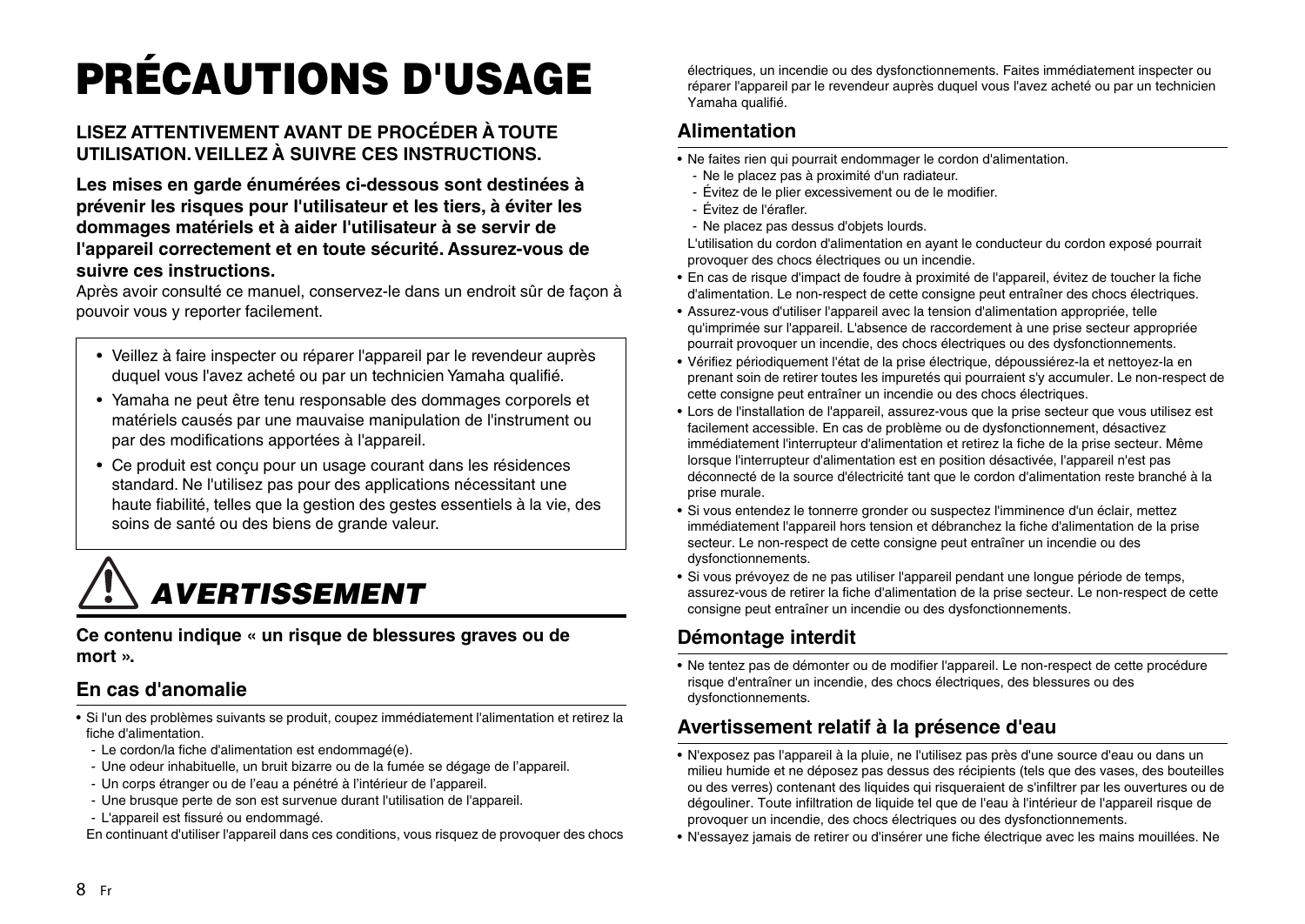manipulez pas l'appareil en ayant les mains mouillées. Le non-respect de cette procédure risque d'entraîner des chocs électriques ou des dysfonctionnements.

#### **Prévention contre les incendies**

• Ne placez pas d'objets brûlants ou de flammes nues à proximité de l'appareil, au risque de provoquer un incendie.

#### **Précautions d'utilisation**

- Veillez à ne pas faire tomber l'appareil et à ne pas lui appliquer une pression excessive. Le non-respect de cette procédure risque d'entraîner des chocs électriques, un incendie ou des dysfonctionnements.
- Ne placez pas d'objets métalliques, comme des courroies avec des composants en métal, près de l'icône Qi. Le non-respect de cette précaution peut entraîner un incendie, des brûlures ou d'autres blessures.

#### **Utilisation des piles**

• N'AVALEZ PAS LES PILES SOUS PEINE DE BRÛLURE CHIMIQUE.

La télécommande fournie avec ce produit contient une pile bouton. Si la pile bouton est avalée, elle peut provoquer de graves brûlures internes en seulement 2 heures et entraîner la mort.

Tenez les piles neuves et usées hors de portée des enfants. Si le compartiment des piles ne se ferme pas complètement, cessez d'utiliser le produit et tenez-le hors de portée des enfants.

Si vous pensez que des piles ont pu être avalées ou placées à l'intérieur du corps humain, consultez immédiatement un médecin.

- Ne démontez pas la pile. Tout contact du contenu des piles avec les mains ou les yeux peut entraîner la cécité ou provoquer des brûlures chimiques.
- Ne jetez pas les piles au feu. Évitez d'exposer les piles à une source de chaleur excessive, telle que les rayons directs du soleil ou du feu. Cela pourrait causer l'explosion des piles et provoquer un incendie ou des blessures.
- Ne tentez pas de recharger une pile non rechargeable. La charge risque de provoquer une explosion ou une fuite de la pile, ce qui pourrait causer la cécité, des brûlures chimiques ou des blessures.
- En cas de fuite du liquide des piles, évitez tout contact avec ce liquide. En cas de contact avec les yeux, la bouche ou la peau, rincez-vous immédiatement à l'eau claire et consultez un médecin. Le liquide présent dans les piles est corrosif et peut provoquer la cécité ou des brûlures chimiques.

#### **Appareil sans fil**

- N'utilisez pas cet appareil à proximité d'appareils médicaux ou au sein d'installations médicales. Les ondes radio transmises par l'appareil peuvent affecter les appareils électromédicaux.
- N'utilisez pas cet appareil à moins de 15 cm des personnes disposant d'un stimulateur cardiaque ou d'un défibrillateur. Les ondes radio émanant de cet appareil peuvent affecter le fonctionnement des équipements électro-médicaux tels que les stimulateurs cardiaques

ou les défibrillateurs cardiaques.

#### **Laser**

• Ne regardez pas directement la source de lumière laser. S'il n'y a rien pour le bloquer, cet appareil émet un rayon laser visible. Évitez de regarder directement le laser. La lumière du laser en pénétrant dans vos yeux peut entraîner une déficience visuelle. Lorsque la fiche est insérée dans la prise secteur, ne placez pas vos yeux près des ouvertures du tiroir de disque ou d'autres ouvertures, et n'essayez pas de regarder à l'intérieur de l'appareil.

## *ATTENTION*

#### **Ce contenu indique « un risque de blessures ».**

#### **Alimentation**

- N'utilisez pas une prise secteur dans laquelle la fiche d'alimentation ne peut pas s'insérer fermement. Le non-respect de cette consigne peut entraîner un incendie, des chocs électriques ou des brûlures.
- Lorsque vous débranchez la fiche d'alimentation, tenez toujours la fiche elle-même, pas le cordon. Si vous tirez sur le cordon, vous risquez de l'endommager et de provoquer des chocs électriques ou un incendie.
- Introduisez complètement la fiche d'alimentation dans la prise secteur. L'utilisation de l'appareil alors que la fiche d'alimentation n'est pas complètement insérée dans la prise peut entraîner une accumulation de poussière sur la fiche et provoquer un incendie ou des brûlures.

#### **Installation**

- Ne placez pas l'appareil dans une position instable afin d'éviter qu'il ne tombe ou se renverse accidentellement et ne provoque des blessures.
- Lors de l'installation de cet appareil, n'obstruez pas les orifices prévus pour la dissipation de la chaleur.
	- Évitez de couvrir l'appareil avec un tissu.
	- N'installez pas l'appareil sur une moquette ou un tapis.
	- Évitez d'obstruer les orifices de ventilation (fentes de refroidissement) de l'appareil.
	- N'installez pas l'appareil d'une autre façon que celle indiquée.
	- N'utilisez pas l'appareil dans un lieu clos, mal aéré.

Le non-respect de ce qui précède risque d'entraîner une rétention de chaleur à l'intérieur de l'appareil, susceptible de provoquer un incendie ou des dysfonctionnements. Veillez à laisser suffisamment d'espace libre autour de l'appareil : au moins 15 cm à la surface, 10 cm sur les côtés et 10 cm à l'arrière.

- N'installez pas l'appareil dans des endroits où il pourrait entrer en contact avec des gaz corrosifs ou de l'air à haute teneur en sel ou être exposé à des fumées ou à des vapeurs excessives. Cela pourrait provoquer des dysfonctionnements.
- Évitez d'être à proximité de l'appareil lors de la survenue d'une catastrophe naturelle telle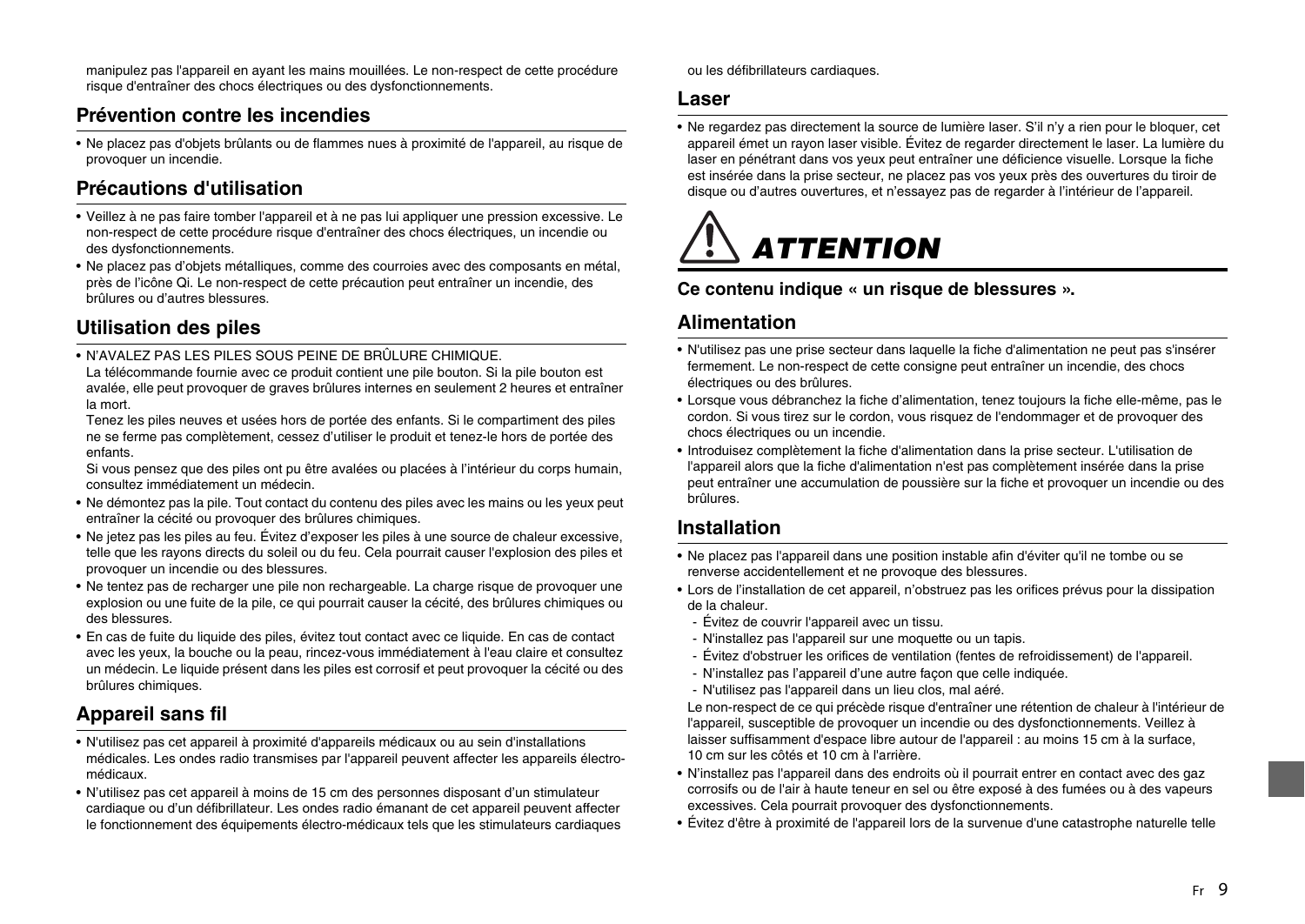qu'un tremblement de terre. Compte tenu du risque de renversement ou de chute de l'appareil pouvant entraîner des blessures, pensez à vous éloigner rapidement de l'appareil et à vous réfugier dans un lieu sûr.

• Avant de déplacer l'appareil, veillez à désactiver l'interrupteur d'alimentation et à déconnecter tous les câbles de connexion. Le non-respect de cette consigne peut entraîner l'endommagement des câbles ou provoquer le trébuchement et la chute de l'utilisateur, s'il s'agit de vous-même ou d'autres personnes.

#### **Perte de capacités auditives**

- N'utilisez pas l'appareil de manière prolongée à un niveau sonore trop élevé ou inconfortable pour l'oreille, au risque d'endommager irrémédiablement votre ouïe. Si vous constatez une baisse d'acuité auditive ou que vous entendez des sifflements, consultez un médecin.
- Avant de raccorder l'unité à d'autres appareils, mettez toutes les appareils concernés hors tension. Le non-respect de ces mesures peut provoquer une perte d'acuité auditive, entraîner un risque d'électrocution ou endommager l'appareil.
- Lorsque vous mettez le système audio sous tension, allumez toujours l'appareil en DERNIER pour éviter d'endommager votre ouïe et les haut-parleurs. Lors de la mise hors tension, vous devez éteindre l'appareil en PREMIER pour la même raison. Le non-respect des consignes précédentes risque d'entraîner une déficience auditive ou d'endommager le casque.

#### **Entretien**

• Retirez la fiche d'alimentation de la prise secteur avant de procéder au nettoyage de l'appareil. Le non-respect de cette consigne peut entraîner des chocs électriques.

#### **Précautions d'utilisation**

- N'insérez pas de corps étrangers comme du métal ou du papier dans les ouvertures de cet appareil. Le non-respect de cette procédure risque d'entraîner un incendie, des chocs électriques ou des dysfonctionnements.
- Assurez-vous de conserver les petits composants hors de portée des jeunes enfants, qui pourraient les avaler accidentellement.
- Évitez de faire ce qui suit :
	- Ne vous asseyez pas sur le produit et ne le piétinez pas.
- Ne placez pas d'objets lourds sur le produit.
- Ne disposez pas le produit en pile.
- N'appliquez pas de force excessive sur les boutons, les commutateurs, les bornes d'entrée/sortie, etc.
- Le non-respect de cette consigne peut entraîner des dommages corporels ou matériels.
- Évitez de débrancher les câbles connectés afin de ne pas causer de blessures ou de dommages matériels qui pourraient résulter de la chute de l'appareil.

#### **Utilisation des piles**

• N'utilisez pas de piles autres que les piles spécifiées. Cela pourrait provoquer un incendie ou des brûlures, ou entraîner des fuites de liquide susceptibles de provoquer une inflammation de la peau.

- Ne conservez pas les piles dans une poche ou un sac contenant des pièces en métal et évitez de transporter ou de stocker des piles avec des éléments métalliques. Cela pourrait court-circuiter les piles, les faire exploser ou déverser leur liquide et provoquer un incendie ou des blessures.
- Veillez à respecter la polarité (+/-) lors de la mise en place des piles. Le non-respect de ces instructions risque de provoquer un incendie, des brûlures ou l'apparition de flammes en raison d'une fuite du liquide des piles.
- Lorsque les piles sont déchargées ou que vous n'utilisez pas l'appareil pendant une longue période, retirez les piles de la télécommande pour éviter toute fuite du liquide des piles.
- Avant de procéder au stockage ou à la mise au rebut des piles, veillez à isoler la zone des bornes en appliquant dessus un ruban adhésif ou tout autre type de protection. Si vous mélangez les piles à d'autres piles ou à des objets métalliques, vous risquez de provoquer un incendie, des brûlures ou l'apparition de flammes dues à la fuite du liquide des piles.

## *Avis*

**Indique les points que vous devez respecter afin d'éviter toute défaillance, dommage ou dysfonctionnement du produit et toute perte de données.**

#### **Alimentation**

• Si vous prévoyez de ne pas utiliser l'appareil pendant une longue période de temps, assurez-vous de retirer le cordon d'alimentation de la prise secteur. Même si cet appareil est éteint par  $[\circlearrowleft]$  (veille/alimentation), un courant de faible intensité continue de circuler.

#### **Installation**

- N'utilisez pas l'appareil dans un emplacement exposé à la lumière directe du soleil, à une température très élevée (à proximité d'un appareil de chauffage) ou très basse, à un dépôt de poussière excessif ou à de fortes vibrations. Le non-respect de cette consigne peut entraîner la déformation du panneau de l'appareil, le dysfonctionnement de ses composants internes ou l'instabilité de ses opérations.
- Si vous utilisez une fonction sans fil, évitez d'installer cet appareil à proximité de parois métalliques ou de bureaux en métal, de fours à micro-ondes ou d'autres dispositifs de réseau sans fil. Les obstructions pourraient raccourcir la distance de transmission.
- Ne placez pas d'objets magnétiquement sensibles (montre, carte de crédit ou débit, etc.) sur l'appareil.

#### **Connexions**

• En cas de connexion d'unités externes, assurez-vous de lire attentivement le mode d'emploi de l'appareil concerné et reliez-le conformément aux instructions fournies. La non-conformité aux instructions de manipulation peut provoquer le dysfonctionnement de l'appareil.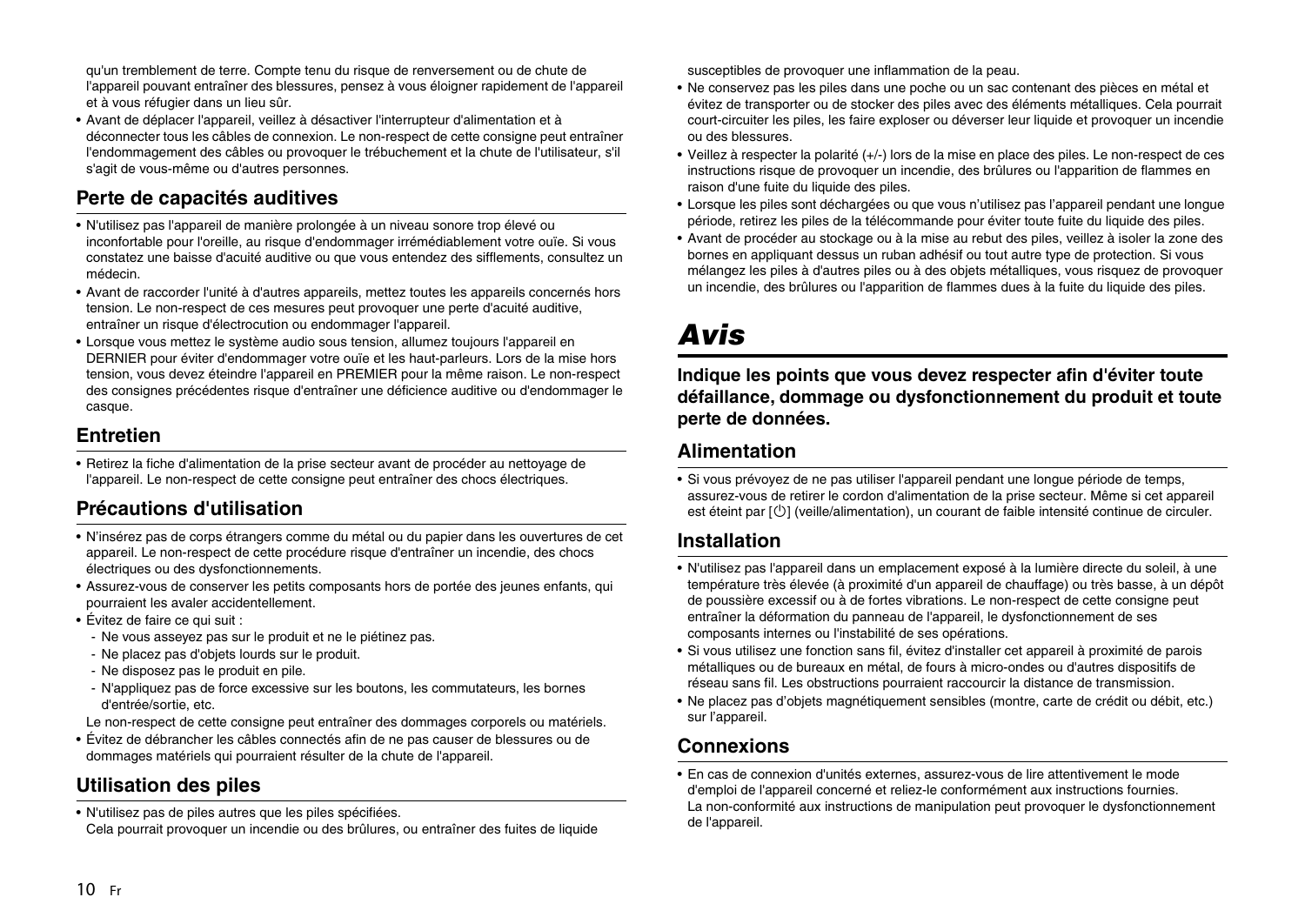#### **Manipulation**

- Ne placez pas de produits en vinyle, en plastique ou en caoutchouc sur l'appareil. Le nonrespect de cette consigne peut provoquer une décoloration ou une déformation du panneau de cet appareil.
- Si la température ambiante change radicalement (comme pendant le transport de l'appareil ou dans des conditions de surchauffe ou de refroidissement rapides) et que de la condensation se forme dans l'appareil, laissez-le hors tension pendant plusieurs heures jusqu'à ce qu'il soit complètement sec avant de le réutiliser. L'utilisation de l'appareil en cas de formation de condensation peut entraîner son dysfonctionnement.

#### **Entretien**

• Utilisez un chiffon doux et sec pour le nettoyage de l'appareil. L'utilisation de produits chimiques tels que de la benzène ou du diluant, de produits d'entretien ou de chiffons de lavage chimique peut causer la décoloration ou la déformation de l'appareil.

#### **À propos de la mise au rebut**

• Veillez à mettre au rebut les piles usagées selon la réglementation locale en vigueur.

### *Informations*

#### **À propos de la plaque signalétique de l'appareil**

Le numéro de modèle, le numéro de série, l'alimentation requise, etc., se trouvent sur ou près de la plaque signalétique du produit, située dans la partie inférieure de l'unité. Notez le numéro de série dans l'espace fourni ci-dessous et conservez ce manuel en tant que preuve permanente de votre achat afin de faciliter l'identification du produit en cas de vol.

**N° de modèle** 

**N° de série**

(bottom\_fr\_01)

#### **À propos du contenu de ce manuel**

- Les illustrations et les captures d'écran figurant dans ce manuel servent uniquement à expliciter les instructions.
- Les noms de société et les noms de produit mentionnés dans ce manuel sont des marques commerciales ou des marques déposées de leurs sociétés respectives.
- Le logiciel peut être révisé et mis à jour sans préavis.

#### **SÉCURITÉ LASER**

L'appareil utilise un laser. En raison des risques de blessure des yeux, le retrait du couvercle ou les réparations de l'appareil devront être confi és exclusivement à un technicien d'entretien qualifié.

#### **DANGER**

Risque d'exposition au laser en cas d'ouverture. Eviter l'exposition directe des yeux au faisceau. Lorsque cet appareil est branché à la prise de courant, ne pas approcher les yeux de l'ouverture du plateau changeur et des autres ouvertures pour regarder à l'intérieur.

#### **AVERTISSEMENT**

L'utilisation de commandes et l'emploi de réglages ou de méthodes autres que ceux décrits cidessous, peuvent entraîner une exposition à un rayonnement dangereux.

Le laser de cet appareil peut émettre un rayonnement dépassant les limites de la classe 1.



**CLASS 1 LASER PRODUCT** LASER KLASSE 1 PRODUKT **LUOKAN 1 LASERLAITE KLASS 1 LASER APPARAT** PRODUIT LASER DE CLASSE 1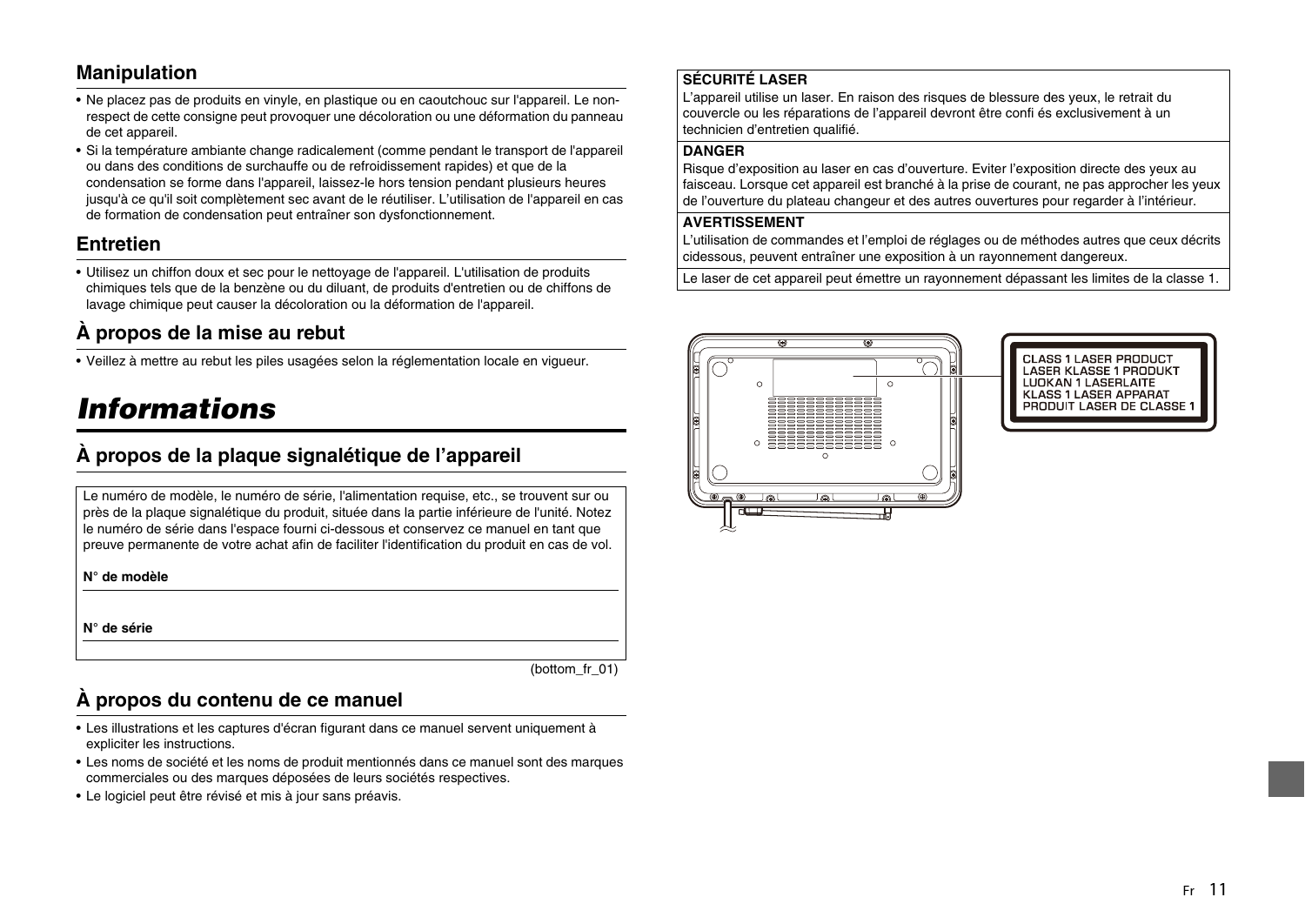## <span id="page-11-0"></span>**PRECAUCIONES**

#### **ANTES DE USAR EL PRODUCTO, ASEGÚRESE ES IMPORTANTE SEGUIR ESTAS INSTRUCCIONES.**

**La finalidad de las precauciones siguientes es evitar lesiones al usuario y otras personas y daños materiales. Además, ayudarán al usuario a utilizar esta unidad de forma correcta y segura. Es importante seguir estas instrucciones.**

Después de leer este manual, es importante guardarlo en un lugar seguro donde pueda consultarlo en cualquier momento.

- Asegúrese de solicitar las inspecciones o reparaciones al distribuidor a quien compró la unidad o al Servicio técnico de Yamaha.
- Yamaha no se responsabiliza por sus lesiones o los daños a sus productos debidos a uso inapropiado o modificaciones de la unidad.
- Este producto es para hogares corrientes. No lo utilice para aplicaciones que requieran un alto nivel de fiabilidad, tales como la gestión de vidas humanas, atención sanitaria o activos de valor elevado.

 *ADVERTENCIA*

**Este contenido está relacionado con "riesgo de lesiones graves o muerte".**

#### **Si observa cualquier anomalía**

- Si surge cualquiera de las anomalías siguientes, apague inmediatamente la alimentación y desconecte el enchufe de alimentación.
- El cable/enchufe de alimentación está deteriorado.
- La unidad emite humo, sonidos u olores no habituales.
- Algún material extraño o agua han caído en el interior de la unidad.
- Se produce una pérdida repentina de sonido durante el uso.
- La unidad presenta alguna grieta u otro signo de deterioro.

Si continúa usando la unidad, existe riesgo de descarga eléctrica, incendio o avería. Solicite inmediatamente una inspección o reparación al distribuidor a quien compró la unidad o al Servicio técnico de Yamaha.

#### **Alimentación**

- No realice ninguna acción que pueda dañar el cable de alimentación.
	- No lo coloque cerca de una estufa o radiador.
	- No lo doble excesivamente ni lo modifique.
	- No lo raye.
	- No lo coloque bajo ningún objeto pesado.

Usar el cable de alimentación con el cable pelado puede provocar una descarga eléctrica o un incendio.

- No toque el enchufe ni el cable de alimentación durante una tormenta eléctrica. De no seguirse estas instrucciones, existe riesgo de descargas eléctricas.
- Use esta unidad con la tensión de alimentación que está impresa en ella. Si no se conecta a una toma de corriente de CA apropiada, existe riesgo de incendio, descargas eléctricas o averías.
- Compruebe periódicamente el enchufe y quite la suciedad o el polvo que pudiera haberse acumulado en él. De no seguirse estas instrucciones, existe riesgo de incendio o descargas eléctricas.
- Cuando instale la unidad, asegúrese de que se puede acceder fácilmente a la toma de CA que utilice. Si se produjera algún problema o funcionamiento defectuoso, apague el interruptor de alimentación y desconecte el enchufe de la toma de CA. Incluso cuando el interruptor de alimentación esté apagado, si el cable de alimentación no está desenchufado de la toma de CA de la pared, la unidad no se desconectará de la alimentación.
- Si escucha algún trueno o sospecha que se aproxima una tormenta eléctrica, apague inmediatamente el interruptor de alimentación y desconecte el enchufe de alimentación de la toma de corriente de CA. De no seguirse estas instrucciones, existe riesgo de incendio o averías.
- Si no va a utilizar la unidad durante un período prolongado, asegúrese de desconectar el enchufe de alimentación de la toma de corriente de CA. De no seguirse estas instrucciones, existe riesgo de incendio o averías.

#### **No desmonte la unidad**

• No desmonte ni modifique nunca esta unidad. De no seguirse estas instrucciones, existe riesgo de incendio, descargas eléctricas, lesiones o averías.

#### **Advertencia sobre el agua**

- No exponga la unidad a la lluvia, ni la use cerca del agua o en lugares donde haya mucha humedad o donde pueda gotear agua, ni le ponga encima recipientes (como jarrones, botellas o vasos) que contengan líquido, ya que puede derramarse y penetrar en el interior del aparato. Si cualquier líquido, como el agua, penetra en la unidad, existe riesgo de incendio, descargas eléctricas o averías.
- Nunca enchufe o desenchufe un cable eléctrico con las manos mojadas. No manipule esta unidad con las manos húmedas. De no seguirse estas instrucciones, existe riesgo de descargas eléctricas o averías.

#### **Advertencia sobre el contacto con fuego**

• No coloque objetos ardientes ni llamas abiertas cerca de la unidad, ya que existe riesgo de incendio.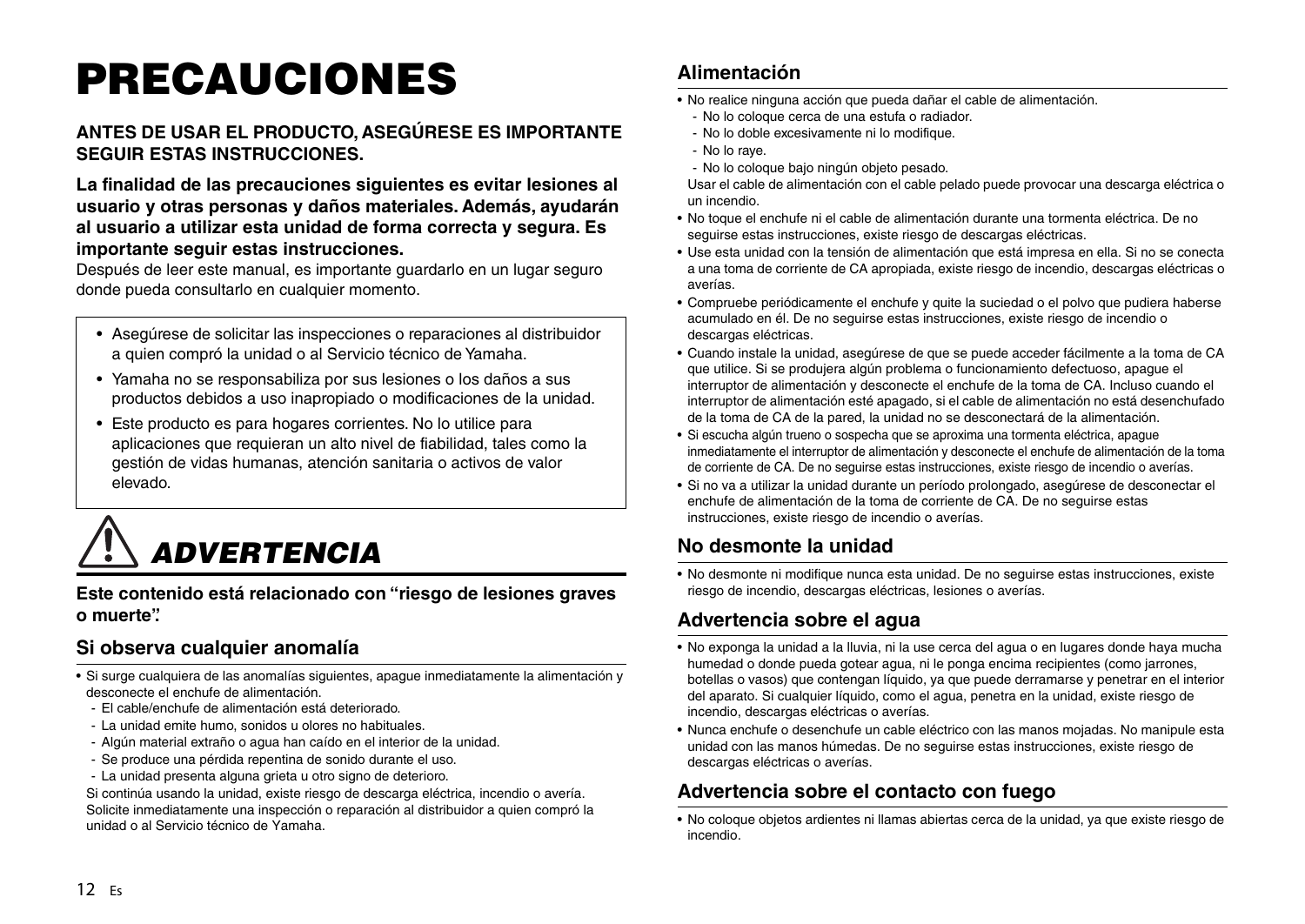#### **Precauciones de uso**

- Asegúrese de que la unidad no se le caiga y no la someta a ningún impacto fuerte. De no seguirse estas instrucciones, existe riesgo de descargas eléctricas, incendio o averías.
- No coloque objetos metálicos, como correas con componentes metálicos, cerca del icono Qi. De no seguirse esta precaución, existe riesgo de incendio, quemaduras u otras lesiones.

#### **Uso de pilas**

• NO INGIERA LAS PILAS, PUES PODRÍA CAUSARLE QUEMADURAS QUÍMICAS El mando a distancia que incluye este producto contiene una pila de botón. Si se traga la pila de botón, puede causarle quemaduras internas graves en tan solo 2 horas y puede causarle la muerte.

Mantenga las pilas nuevas y usadas fuera del alcance de los niños. Si el compartimento de las pilas no se cierra de forma segura, deje de utilizar el producto y manténgalo fuera del alcance de los niños.

Si cree que alguien ha podido tragar una pila o tenerla dentro del cuerpo, busque atención médica de inmediato.

- No desmonte nunca una pila. Si el contenido de la pila entra en contacto con sus manos u ojos, puede sufrir ceguera o quemaduras químicas.
- No tire pilas al fuego. No exponga nunca las pilas a temperaturas elevadas, como la luz del sol directa o el fuego. Si lo hiciera, la pila podría explotar con el consiguiente riesgo de incendio o lesiones.
- No intente recargar pilas que no sean recargables. El proceso de carga podría hacerlas explotar o provocar una fuga, con el consiguiente riesgo de sufrir ceguera, quemaduras químicas o lesiones.
- Si las pilas tienen alguna fuga, evite el contacto con el fluido derramado. Si el fluido de la pila entra en contacto con los ojos, la boca o la piel, lávese inmediatamente con agua y consulte a un médico. El fluido de las pilas es corrosivo y puede causar pérdida de visión o quemaduras químicas.

#### **Unidad inalámbrica**

- No utilice esta unidad cerca de dispositivos médicos ni dentro de instalaciones sanitarias. Las ondas de radiofrecuencia de esta unidad pueden afectar a los dispositivos de electromedicina.
- No utilice la unidad a menos de 15 cm de personas que tengan implantado un marcapasos o un desfibrilador. Las ondas de radiofrecuencia que emite esta unidad pueden afectar a los dispositivos de electromedicina implantados, como marcapasos o desfibriladores.

#### **Láser**

• No mire hacia la fuente de luz del láser. Si no hay nada que la bloquee, esta unidad emite una luz de láser visible. Evite mirar directamente hacia el láser. Si la luz del láser incide directamente sobre sus ojos, podrían producirse problemas en la vista. Si el enchufe está conectado a la salida de CA, no acerque los ojos a las aberturas de la bandeja de disco ni a otras aberturas ni intente mirar dentro de la unidad.



#### **Este contenido está relacionado con "riesgo de lesiones".**

#### **Alimentación**

- No utilice una toma de corriente de CA que presente holgura al insertar el enchufe de alimentación. De no seguirse estas instrucciones, existe riesgo de incendio, descargas eléctricas o quemaduras.
- Al desconectar el enchufe de alimentación, tire siempre del enchufe y no del cable. Tirar del cable puede deteriorarlo, con el consiguiente riesgo de descargas eléctricas o incendio.
- Inserte el enchufe de alimentación firmemente hasta el fondo en la toma de corriente de CA. Usar la unidad sin estar debidamente enchufada puede provocar acumulación de polvo en las patillas, con el consiguiente riesgo de incendio o quemaduras.

#### **Instalación**

- No coloque la unidad sobre superficies inestables, donde pueda caerse o volcarse por accidente y provocar lesiones.
- Al instalar esta unidad, no impida la disipación del calor.
	- No tape el dispositivo con ningún tipo de tela.
	- No instale el dispositivo sobre moquetas o alfombras.
	- No bloquee los orificios de ventilación de la unidad (ranuras de refrigeración).
	- No instale la unidad de forma distinta a la que se indica.
	- No utilice el dispositivo en un lugar demasiado pequeño o mal ventilado.

De no seguirse las instrucciones anteriores, el calor quedaría atrapado en el interior de la unidad, con el consiguiente riesgo de incendio o averías. Asegúrese de que haya espacio suficiente alrededor de la unidad: como mínimo 15 cm arriba, 10 cm a los lados y 10 cm detrás.

- No instale la unidad en lugares en los que pueda entrar en contacto con gases corrosivos o aire salobre, o lugares con exceso de humo o vapor. Si ocurriera, podría dar lugar a un funcionamiento defectuoso.
- Procure no estar cerca de la unidad si se produce algún desastre natural como, por ejemplo, un terremoto. Dado al unidad podría volcar o caerse y causar lesiones, aléjese de ella rápidamente y vaya a un lugar seguro.
- Antes de mover esta unidad, asegúrese de desconectar el interruptor de alimentación y todos los cables de conexión. De no seguirse estas instrucciones, existe riesgo de deterioro de los cables o de que usted u otra persona tropiecen con ellos y se caigan.

#### **Pérdida auditiva**

- No utilice la unidad a un volumen alto o incómodo durante un periodo prolongado, ya que podría provocarle una pérdida de audición permanente. Si experimenta alguna pérdida auditiva u oye pitidos, consulte a un médico.
- Antes de conectar la unidad a otros dispositivos, desconecte la alimentación de todos ellos. De no seguirse estas instrucciones, existe riesgo de pérdida de audición, descarga eléctrica o daños en el dispositivo.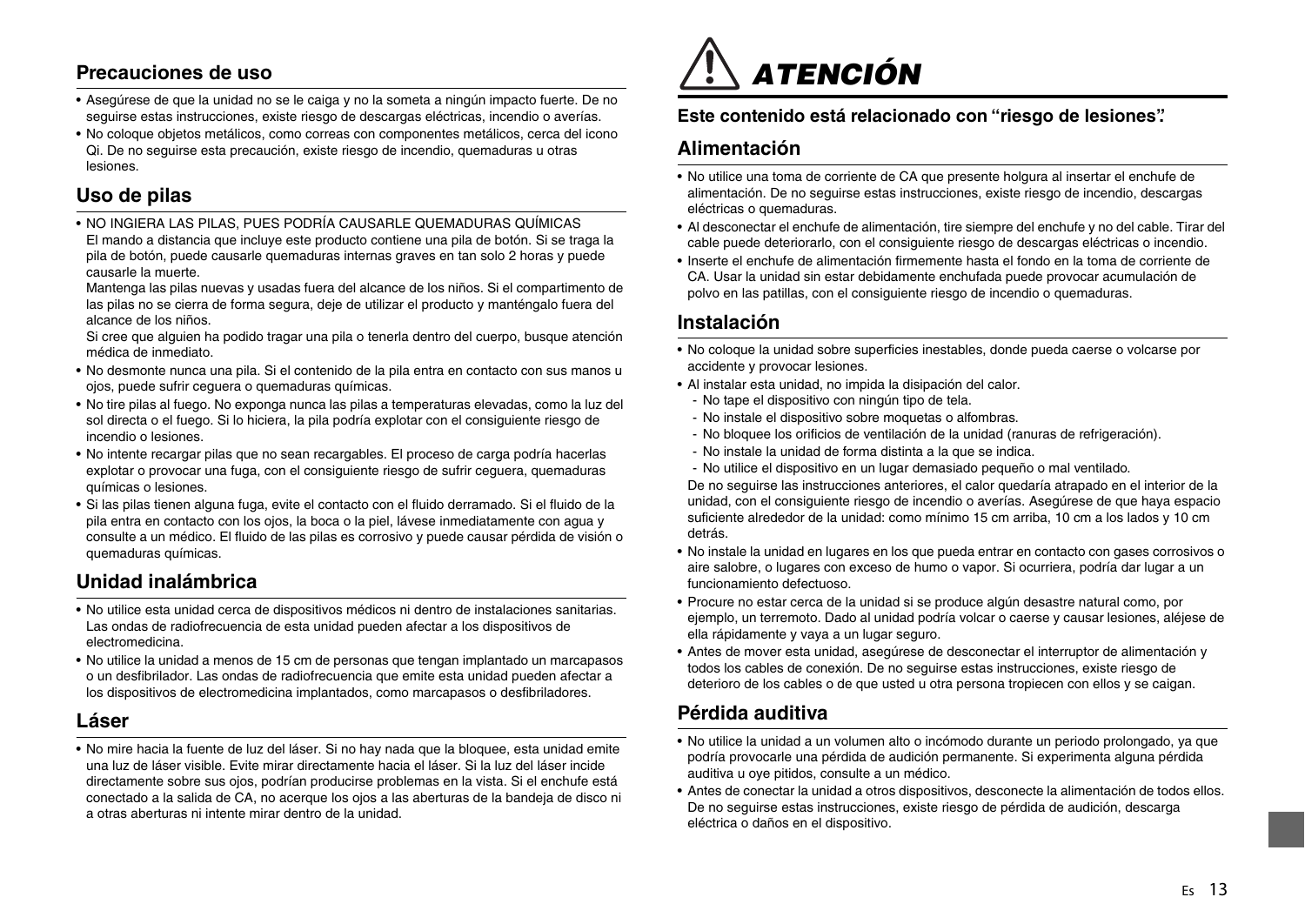• Cuando encienda la alimentación de CA del sistema de sonido, encienda siempre la unidad EN ÚLTIMO LUGAR para evitar sufrir pérdida de audición y no provocar daños en los altavoces. Por el mismo motivo, cuando desconecte la alimentación, apague PRIMERO la unidad. De no seguirse estas instrucciones, existe riesgo de pérdida auditiva o daños en los altavoces.

#### **Mantenimiento**

• Desconecte el enchufe de alimentación de la toma de CA antes de limpiar la unidad. De no seguirse estas instrucciones, existe riesgo de descargas eléctricas.

#### **Precauciones de uso**

- No introduzca ningún material extraño, como un objeto metálico o papel, en las aberturas de esta unidad. De no seguirse estas instrucciones, existe riesgo de incendio, descargas eléctricas o averías.
- Mantenga las piezas pequeñas fuera del alcance de los niños. Sus niños podrían tragárselas accidentalmente.
- No haga lo siguiente:
	- Subirse o sentarse en el equipo.
	- Poner objetos elementos pesados encima del equipo.
	- Apilar el equipo.
	- Aplicar fuerza más allá de lo razonable a los botones, interruptores, terminales de entrada/salida, etc.
- De no seguirse estas instrucciones, existe riesgo de lesiones o daños en el equipo.
- No tire de los cables conectados para evitar lesiones o daños en la unidad debidos a caídas.

#### **Uso de pilas**

- No utilice pilas diferentes de las especificadas. Si lo hace, podría causar un incendio o quemaduras o provocar la fuga de fluidos que pueden inflamar la piel.
- No introduzca las pilas en un bolsillo o una bolsa, ni las transporte o almacene mezcladas con trozos de metal. La pila puede cortocircuitarse, explotar o perder fluido, con el consiguiente riesgo de incendio o lesiones.
- Asegúrese siempre de que todas las pilas están colocadas conforme a las marcas de polaridad +/-. De no seguirse estas instrucciones, existe riesgo de incendio, quemaduras o inflamación debidos a fugas de fluidos.
- Cuando se agoten las pilas o vaya a transcurrir mucho tiempo sin que se use la unidad, extraiga las pilas del mando a distancia para evitar posibles fugas del fluido de las pilas.
- Al guardar o desechar pilas, aísle la zona de los terminales con cinta aislante o con otro tipo de protección. Si se mezclan con otras pilas o con objetos metálicos, existe riesgo de incendio, quemaduras o inflamación a causa del fluido.

## *Aviso*

#### **Indica puntos que debe observar para evitar averías, daños o mal funcionamiento del producto, así como pérdidas de datos.**

#### **Alimentación**

• Si no va a utilizar la unidad durante un período prolongado, asegúrese de desconectar el enchufe de alimentación de la toma de corriente. Aunque apague la unidad con  $\lceil \binom{1}{2} \rceil$  (en espera/encendido), seguirá fluyendo una cantidad mínima de corriente.

#### **Instalación**

- No use esta unidad en una ubicación que esté expuesta a la luz solar directa, que alcance temperaturas demasiado altas (por ejemplo, al lado de una estufa) o bajas ni que esté sometida a cantidades excesivas de polvo o vibraciones. De no seguirse estas instrucciones, existe riesgo de que el panel de la unidad se deforme, de que sus componentes internos se averíen o de que el funcionamiento sea inestable.
- Si usa una función inalámbrica, evite instalar esta unidad cerca de tabiques o mesas de metal, hornos microondas u otros dispositivos de red inalámbrica. Las obstrucciones pueden acortar el alcance de la transmisión.
- No coloque elementos magnéticamente sensibles (relojes, tarjetas de débito o crédito, etc.) sobre la unidad.

#### **Conexiones**

• Si va a conectar unidades externas, asegúrese de leer detenidamente el manual de cada una de ellas y de conectarlas de acuerdo con las instrucciones. Manipular la unidad sin atenerse a las instrucciones puede provocar averías.

#### **Manipulación**

- No coloque productos de vinilo, plástico o caucho sobre esta unidad. De no seguirse estas instrucciones, el panel de la unidad podría decolorarse o deformarse.
- Si la temperatura ambiente cambia drásticamente (por ejemplo, durante el transporte o al aplicar rápidamente la calefacción o el aire acondicionado) y existe la posibilidad de que se haya formado condensación en el interior de la unidad, déjela varias horas sin encenderla hasta que esté totalmente seca antes de usarla. Usar la unidad mientras contiene condensación puede producir averías.

#### **Mantenimiento**

• Para limpiar la unidad, utilice un paño suave y seco. No use productos químicos como bencina, disolventes, detergentes o bayetas impregnadas de productos químicos, pues podrían provocar decoloraciones o deformaciones.

#### **Acerca de la eliminación**

• Asegúrese de desechar las pilas usadas de acuerdo con la normativa local.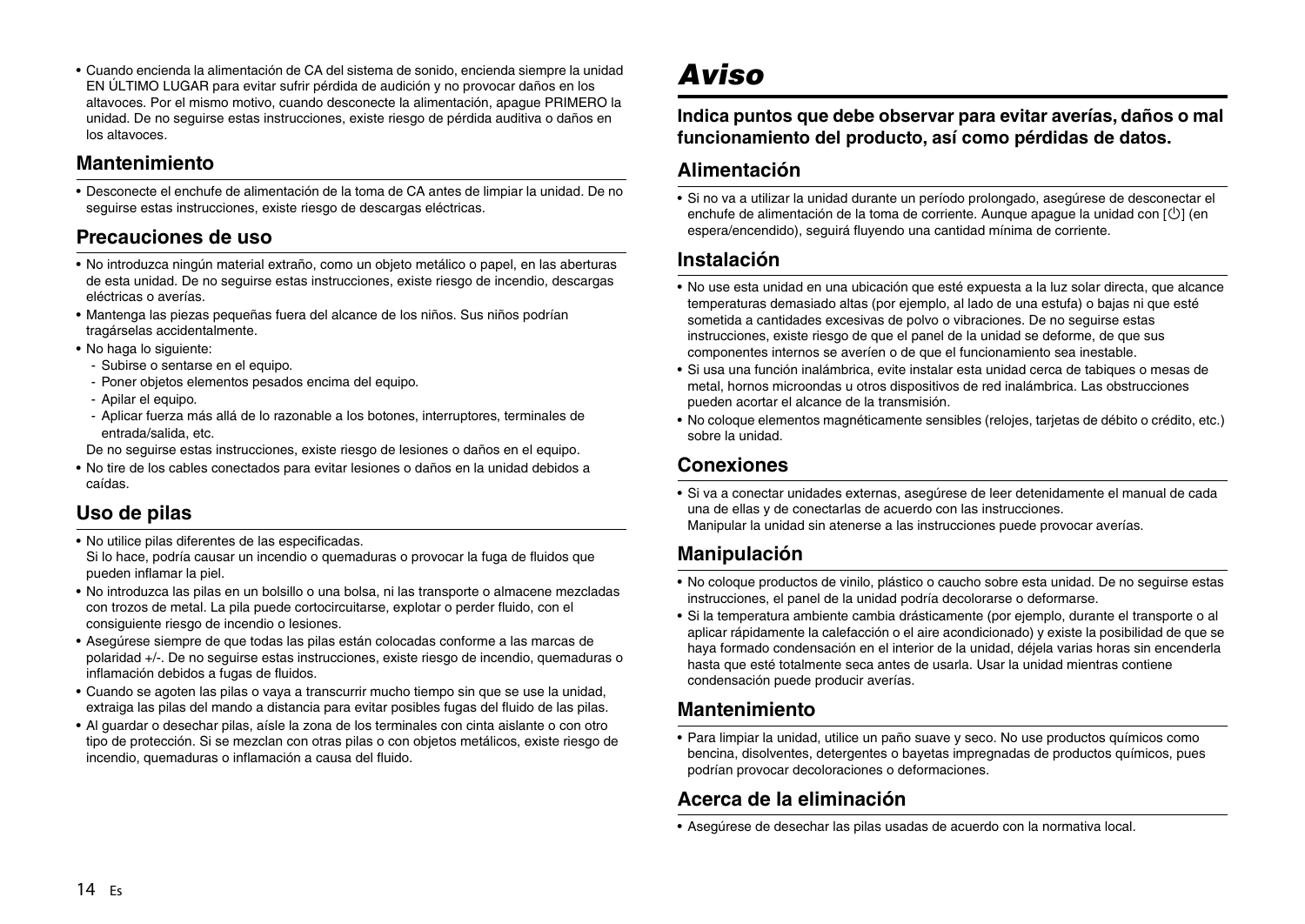### *Información*

#### **Acerca de la placa de características de la unidad**

El número de modelo, el número de serie, los requisitos de alimentación, etc. pueden encontrarse en la placa de identificación o cerca de ella. Esta placa se encuentra en la parte inferior de la unidad. Debe anotar dicho número en el espacio proporcionado a continuación y conservar este manual como comprobante permanente de su compra para facilitar la identificación en caso de robo.

**Nº de modelo**

**Nº de serie**

(bottom\_es\_01)

#### **Acerca del contenido de este manual**

- Las figuras y pantallas de este manual solo tienen propósitos ilustrativos.
- Los nombres de empresas y productos utilizados en este manual son marcas comerciales o marcas comerciales registradas de sus respectivos titulares.
- El software podría revisarse y actualizarse sin previo aviso.

#### **SEGURIDAD CONTRA LA RADIACIÓN LÁSER**

Este aparato utiliza rayos láser. Debido a la posibilidad de que se produzcan daños en los ojos, la extracción de la cubierta del aparato o las reparaciones solamente deberán ser realizadas por un técnico cualifi cado.

#### **PELIGRO**

Este aparato emite radiación láser visible cuando se abre. Evite la exposición directa a los rayos láser. Cuando se conecte este aparato a una toma de corriente no acerque sus ojos a la abertura de la bandeja del disco ni a otras aberturas para mirar al interior.

#### **PRECAUCIÓN**

El uso de los controles, los ajustes o los procedimientos que no se especifi can enste manual pueden causar una exposición peligrosa a la radiación.

El componente láser de este producto es capaz de emitir radiación que sobrepasa el límite establecido para la clase 1.



CLASS 1 LASER PRODUCT<br>LASER KLASSE 1 PRODUKT **LUOKAN 1 LASERLAITE EBORAN LEADEREATE**<br>KLASS 1 LASER APPARAT<br>PRODUIT LASER DE CLASSE 1